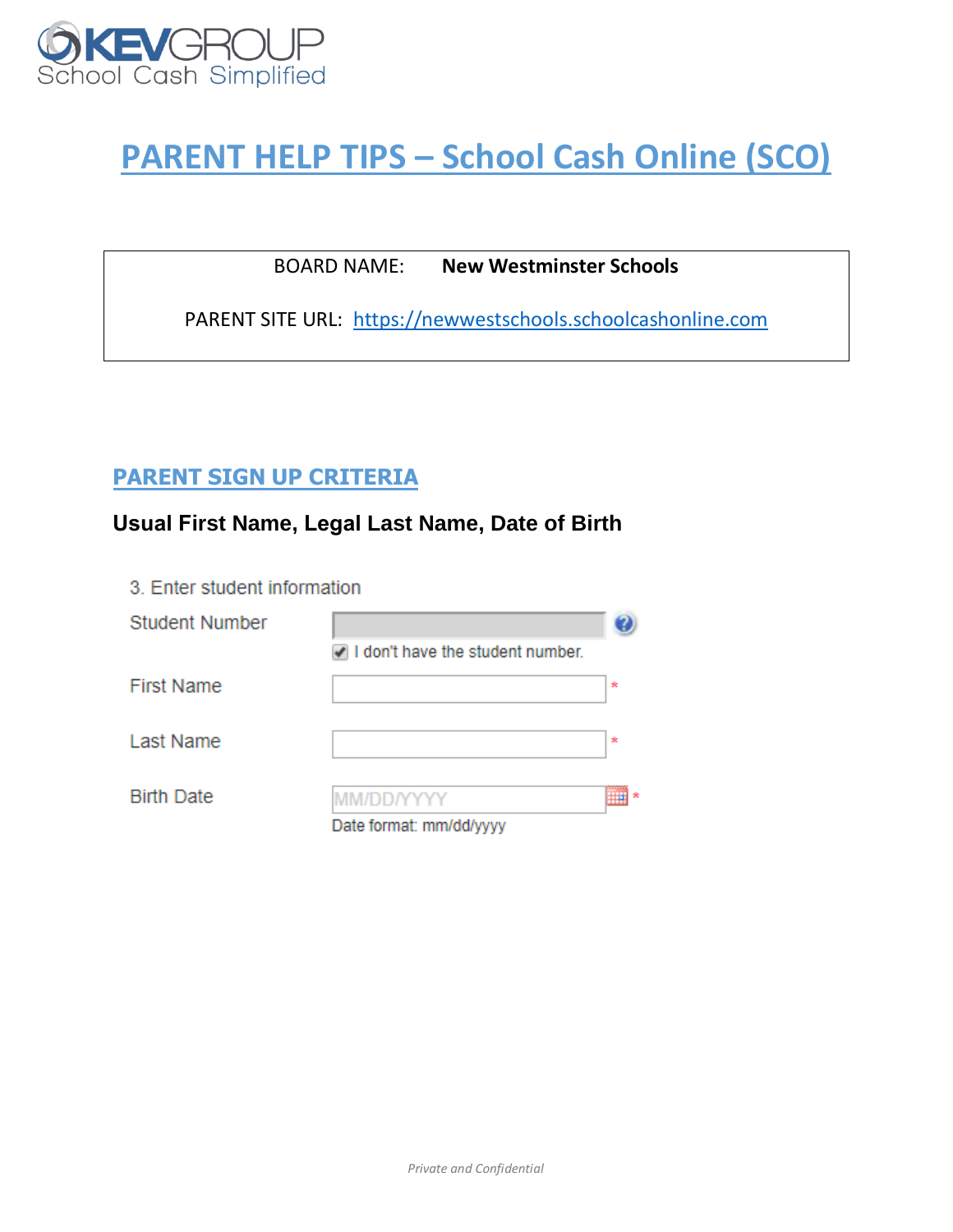

# **CONNECTION ERRORS**

**If a parent received this message when they are attempting to access your Board's unique School Cash Online Parent Site.** 

"Your Connection is Not Secure" or "This Connection Is Not Private".

Review the following possible causes below.

• Are you using the wrong URL?

Make sure you have not entered "www" into the URL before your District's SCO address.

**Correct**: <https://newwestschools.schoolcashonline.com/>

**Wrong** <https://www.newwestschools.schoolcashonline.com/> **Wrong** <https://schoolcashonline.com/>

- Are the Date and Time Settings correct on your computer? If your computer is not displaying the correct date/time, your computer may see the SSL certificate as expired. Expired or not-yet-valid security certificates throw up warnings, having the date on your machine wrong could potentially cause security errors on many secure sites that you access.
- MAC users If you are using an old version the MAC Operating System (OS), Keychain may not see the latest version of any site's SSL Certificate.

Try with Chrome and Firefox. If you are still encountering these errors, update your OS.

Please note, SCO cannot provide support if you encounter problems with updating your OS. Directions on how to update your OS can be found here:<https://support.apple.com/en-ca/ht201541>

For more information about what SSL is, view this page:<http://info.ssl.com/article.aspx?id=10241>

**For more information, direct parents to** <https://helpdesk.supportschoolcashonline.com/> **Security section** *SSL, Security, Connection Not Private & Invalid Certificate Error Messages.*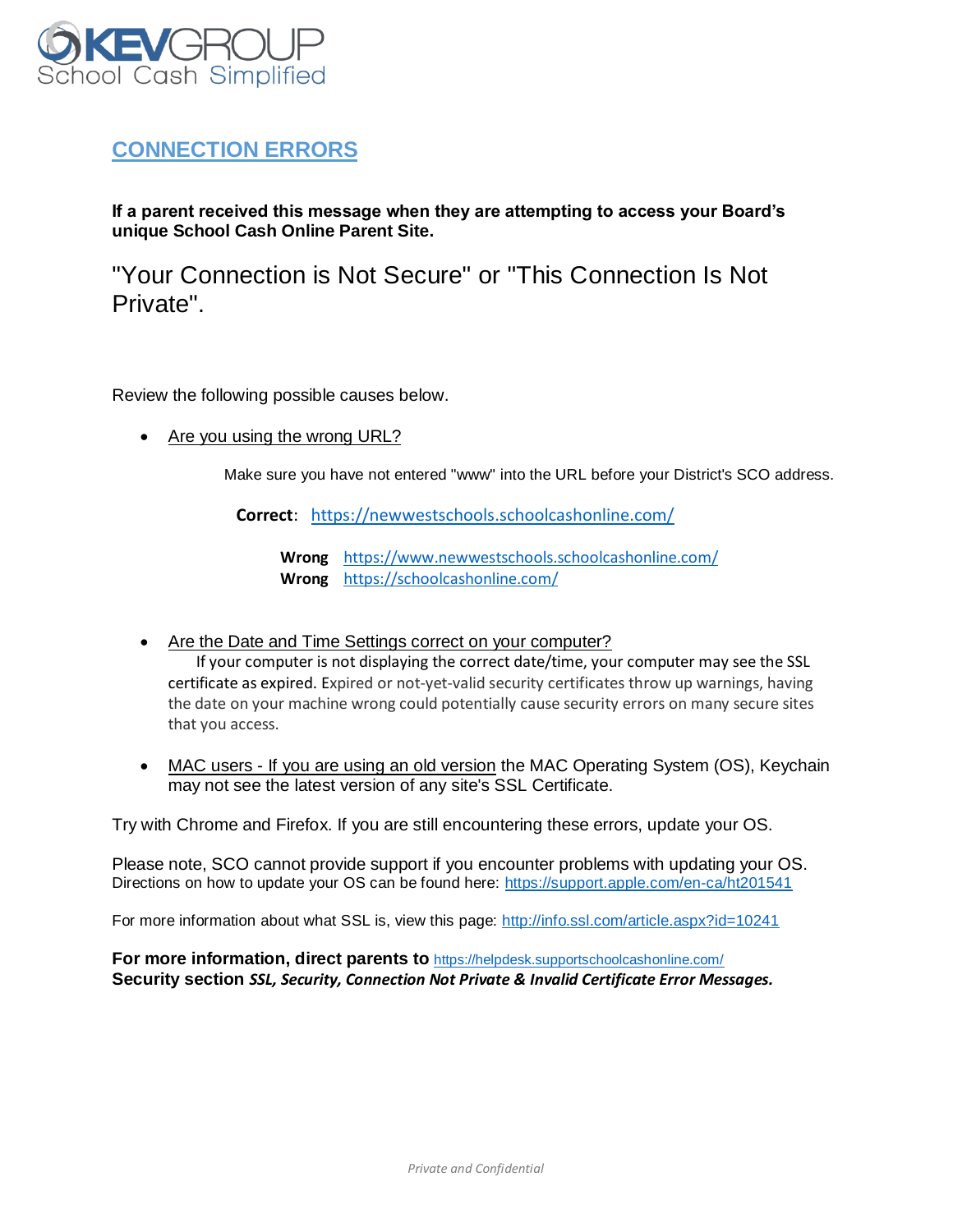

# **IF A PARENT IS NOT RECEIVING EMAILS THIS MAY HELP**

*White List* the SCO URL [\(noreply@schoolcash.net\)](mailto:noreply@schoolcash.net).

Below is a list of links on how to *white list* a URL in Chrome, IE, and Firefox.

[https://keepup.virginmedia.com/switchedonfamilies/webapp/pdf/whitelist\\_chrome.pdf](https://keepup.virginmedia.com/switchedonfamilies/webapp/pdf/whitelist_chrome.pdf)

<https://www.techwalla.com/articles/how-to-whitelist-websites-in-microsoft-internet-explorer>

[https://keepup.virginmedia.com/switchedonfamilies/webapp/pdf/whitelist\\_firefox.pdf](https://keepup.virginmedia.com/switchedonfamilies/webapp/pdf/whitelist_firefox.pdf)

#### **TIMES WHEN EMAILS GO OUT TO PARENTS (who have signed up on the SCO Parent Site and attached their student.**

- Email notifications are sent out within 24 hours after new items have been posted for sale.
- Email notifications for new fees will go out on Monday, Tuesday, Wednesday, Thursday, Friday starting at 4:30 am EST. Time received by parent will depend on the volume of notifications in the queue.
- Reminder emails go out on the date they specify starting at 5:15 am EST. Reminder emails only go out for students who have not paid for that item.

# **PARENT HELP**

**Contact your school office directly** for the following issues:

- You require a refund for items purchased on School Cash Online
- When adding to the cart, the item displayed prevents you from completing your purchase correctly
- You made a purchase on an item incorrectly and want to change your order
- You are missing items that you thought were available to purchase. Items are created by the school and School Cash Online displays those items for parents to purchase